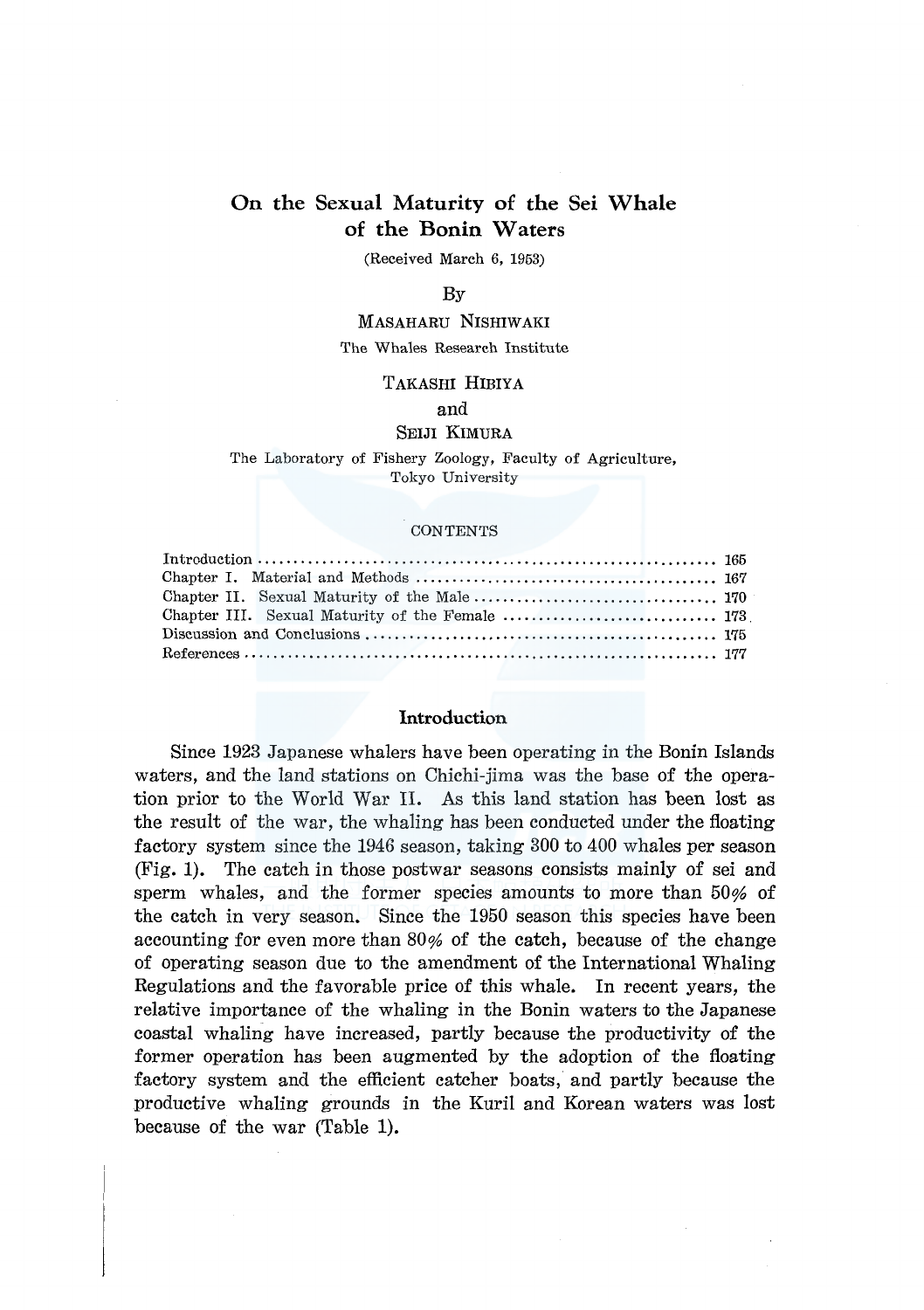In keeping with the increasing importance of the sei whale of the Bonin waters as the fishery resource, the biology of this whale is investigated actively. With the progress of the study, it has become more probable that this whale is not the true sei whale, *Baraenoptera borealis,* but the Bryde whale or it very close relative.



Fig. 1. Number of Catch by year

Table 1. Whale Catch by the Japanese Coastal Whaling and its Part Taken in the Bonin Waters

| Season | Japanese<br>Coastal<br>Whaling<br>(Number) | Bonin Waters |                         |  |
|--------|--------------------------------------------|--------------|-------------------------|--|
|        |                                            |              | $(Number)$ (Percentage) |  |
| 1937   | 2050                                       | 160          | 8.2                     |  |
| 1951   | 2300                                       | 340          | 14.8                    |  |

Several authors have hitherto investigated in the sexual maturity of the sei whales of the adjacent waters of Japan. Andrews (1916) reported a pregnant female of 25 ft. in length. This individual, however, should be regarded as an exceptional case, if it was not a mink, but really a sei whale. Hayashi (1927) concluded, on the basis of his anatomical study of the ovary, that the female

attain sexual maturity at lengths greater than  $12 \text{ m}$ . (40 ft.). According to Matsuura (1935), however, the length of the female at sexual maturity is not more than 40 ft., because pregnant females range between 40 and 43 ft. in length. Kasahara (1950) studied the sexual maturity of the male as well as of the female, and also distinguished the individuals caught in the Bonin waters from those caught off the pacific coasts of Sanriku (northern Honshu) and Hokkaido. Based on the graph in which the length of the male is plotted against the weight of the testes and on the presence or absence of corpus luteum, he approximately estimated the lengths of the two sexes at sexual maturity as follows (male: female): 41 ft.: 41 ft. for the Bonin group and 43-44 ft. for the Sanriku-Hokkaido group. He ascribed this regional difference in the length at sexual maturity to the fact that the whaling is operated in the Bonin waters about a half year earlier than in the Japanese coastal waters, and con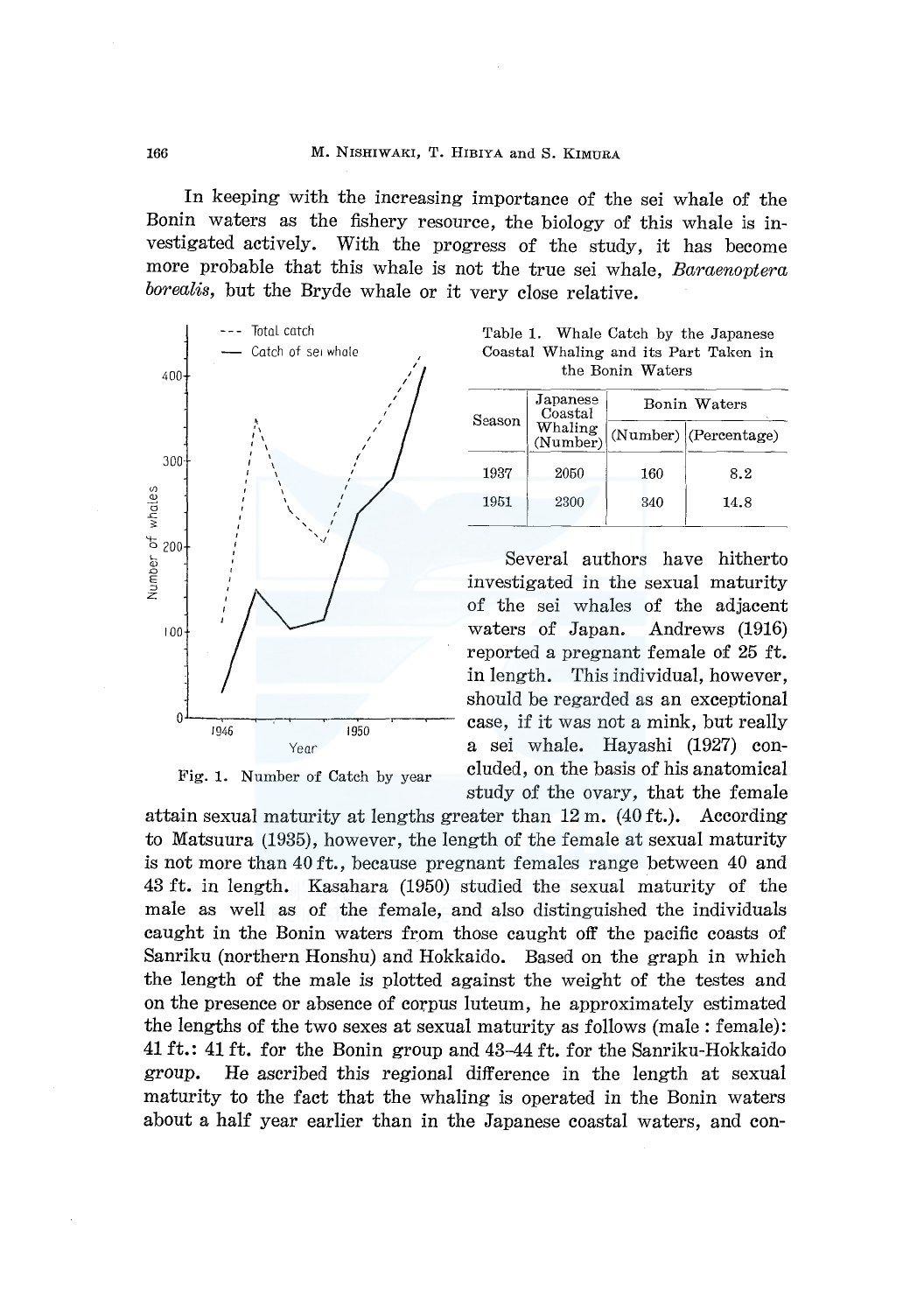sidered that the whales grow by that length while they are migrating from the former region to the latter. Along the same line of reasoning, he estimated the growth rate of the sei whale at 2-3 ft. in 5-6 months.

Omura (1950) determined the length of both sexes at sexual maturity for the three different whaling grounds, namely Bonin Islands, Sanriku (Ayukawa to Kamaishi) and Hokkaido (Kushiro to Kiritappu). His result follows:

|              | Bonin Islands | Sanriku | Hakkaido |
|--------------|---------------|---------|----------|
| Male         | 40 ft.        | 42 ft.  | 43 ft.   |
| $\rm Female$ | 41 ft.        | 44 ft.  | 45 ft.   |

On the basis of the herein indicated geographic differences in the length at sexual maturity, he presumed that the sei whales of the Hokkaido waters and those of the Bonin Islands waters belong to different populations, and that the two populations mix in the Sanriku waters. In his study, females with any corpus luteum and males with a testis weighing 1.0 kg. or more are regarded as sexually mature.

Since Omura published this study, a group of Japanese biologists have collected, under his leadership, the various evidences which support his theory and distinguished the sei whales in the adjacent waters of Japan into the northern and southern types. The northern type is considered as preponderant in the Hokkaido waters, and the southern type, in the Bonin waters. The most notable characteristic distinguishing the two types are the colour and structure of the baleen plates.

## **Chapter I. Material and Methods**

The material for this study consists of the 694 sei whales taken in the whaling area round the Bonin Islands in the 1951 and 1952 seasons by the whaling fleet of the Kyokuyo Whaling Co., Ltd. accompanied by the floating factory Baikal Maru. The operating period was May 1-June 10, 1951 in the former season, and May 1-June 20, 1952 in the latter. In the two seasons the whaling fleet operated in the nearly same area (Fig. 2). The sex composition and average lengths of different sexes of these whales are shown in Table 2. Length frequency distribution of these whales is illustrated in Fig. 3.

That all these whales belong to the aforementioned "southern type" has been ascertained from the characteristics of the baleen plates. Sample baleen plates were collected from all individuals and are preserved.

Of course, it is nearly impossible to sample a whale stock according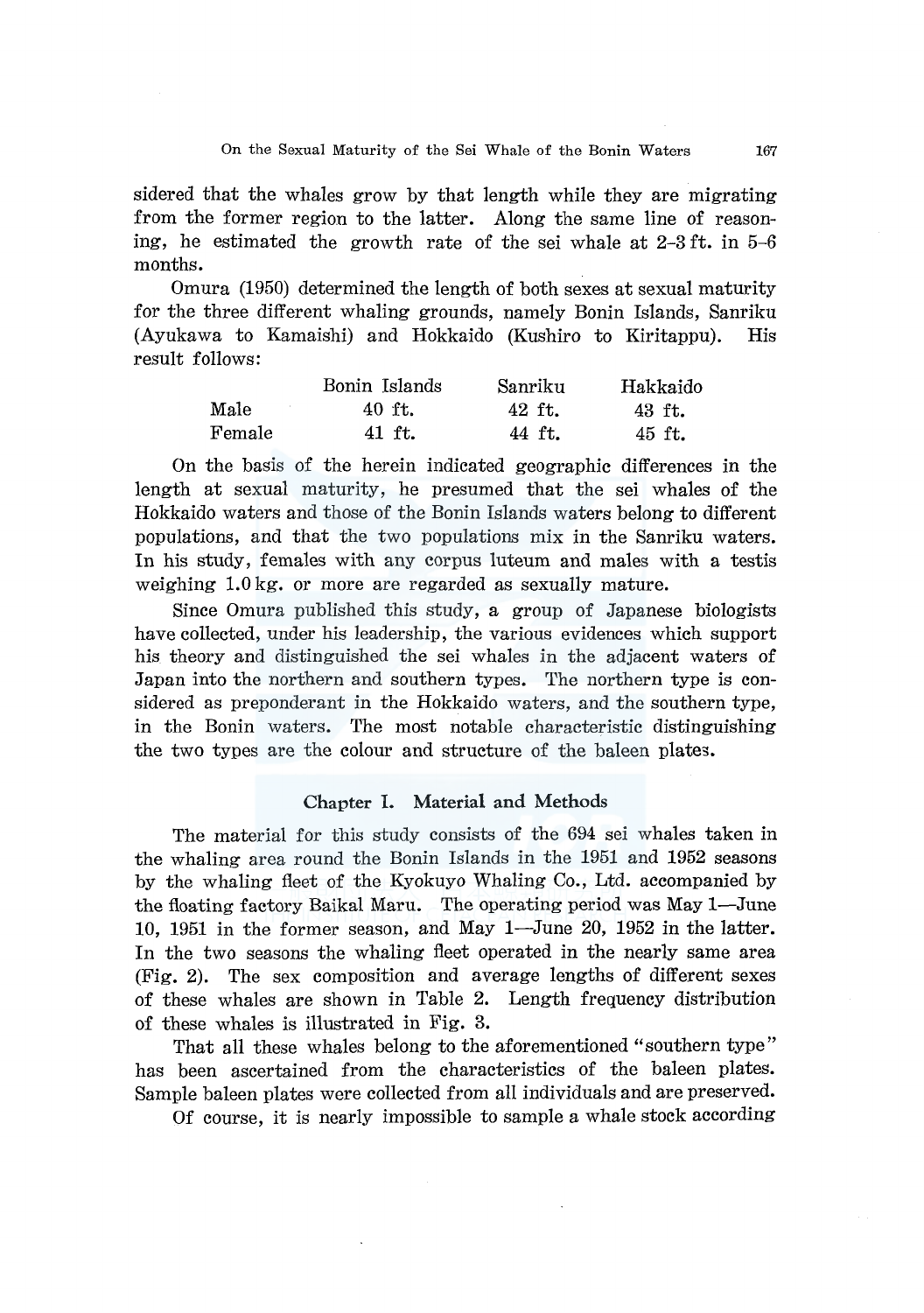to a well-defined plan. In order to compensate for this disadvantage, the sample size, i. e. the number of the whales to be examined, as large as possible is desired. From this standpoint, the catches of the two seasons are combined and subjected to analysis, because they consisted exclusively of the southern type, and were taken in the nearly same



Fig. 2. Whaling Ground of Bonin Area

area and in the nearly same season of the year during a relatively short period of time, *(i.e.* one and a half months). The difference in the length composition between the catches of the two seasons has also been taken into account.

Sexual maturity of the male is determined by the histological method. Immediately after the carcass of a male is dismembered, a sample piece of about 1 cm. cube is taken from the gland tissue about 1 cm. underneath the free surface of the central part of each testis, and fixed in the alcohol-formalin solution (1 part

of 10% formalin solution in 9 parts of 60% alcohol). At the same, each testis is weighed. In the laboratory, the sample piece is sectioned,

|                  | Male    |               | Female                |         |      | Sex Ratio             |              |
|------------------|---------|---------------|-----------------------|---------|------|-----------------------|--------------|
| Season<br>Caught |         | Length $(ft)$ |                       |         |      | Length $(ft)$         |              |
|                  | Number  | Mean          | Standard<br>Deviation | Number  | Mean | Standard<br>Deviation | Male: Female |
| 1951             | 157     | 41.7          | 1.56                  | 126(1)  | 42.3 | 1.39                  | 57.6 : 42.1  |
| 1952             | 270 (3) | 41.7          | 1.25                  | 141(7)  | 42.5 | 1.52                  | 65.7 : 34.3  |
| Total            | 427(3)  | 41.7          | 1.56                  | 267 (8) | 42.4 | 1.41                  | 61.7 : 38.3  |

Table 2. Sex Composition and Mean Length of the Sei Whales used as the Material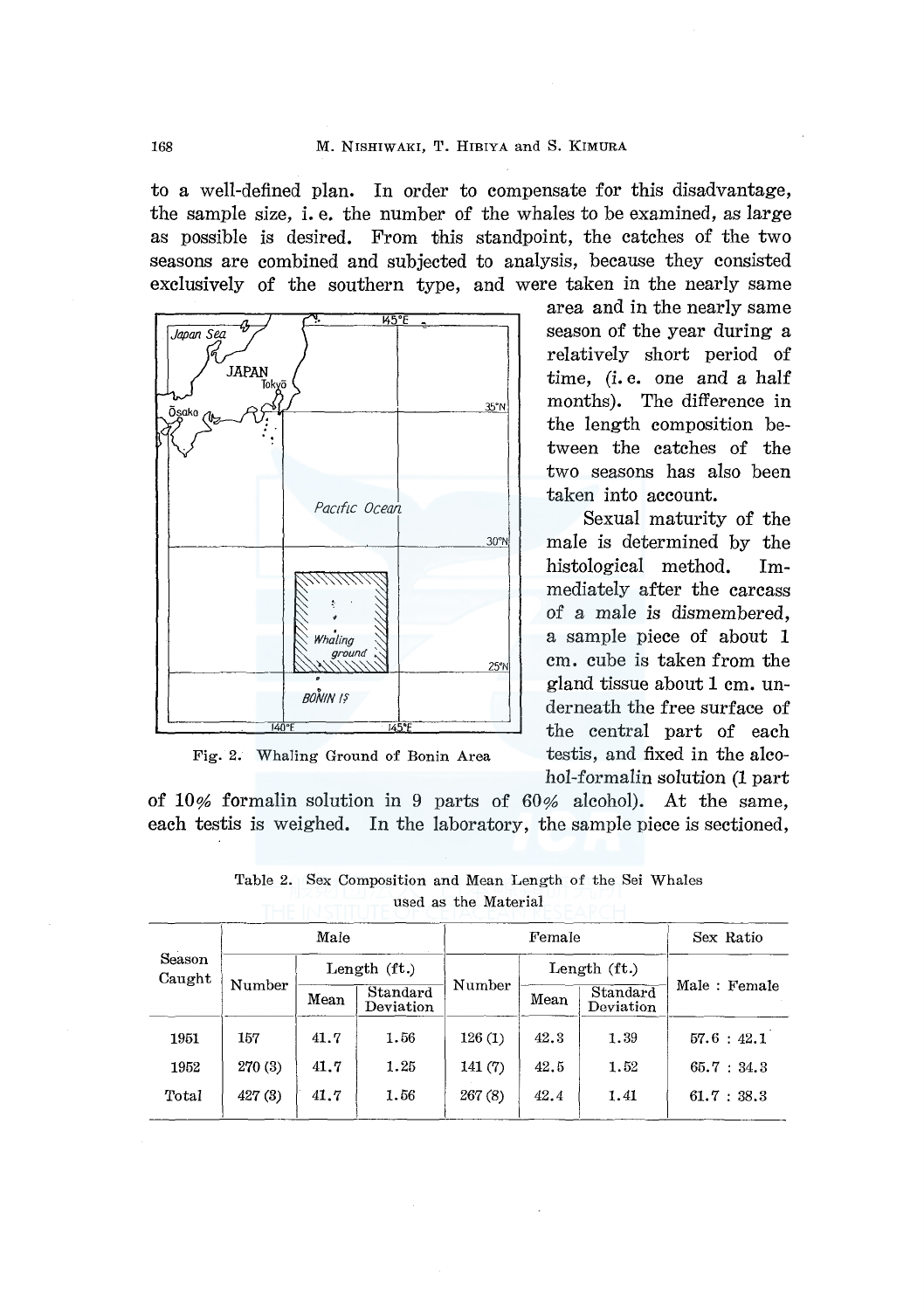double-stained by haematoxylin and eosin and examined under the microscope for the presence of spermatozoa. If completely metamorphosed spermatozoa is found in the sample piece, the testis, hence the whale, from which the sample piece is taken is regarded as mature.





It may happen that the testis which is determined as immature by this method is actually mature, containing metamorphosed spermatozoa in its other part than the sample piece. This possibility limits, to some extent, the applicability of the result of the determination. For practical purposes, however, the result of this method can be applied with little, if any disadvantage, because neither the length of the whale at sexual maturity nor the weight of the testis at its maturity can be estimated smaller than the truth.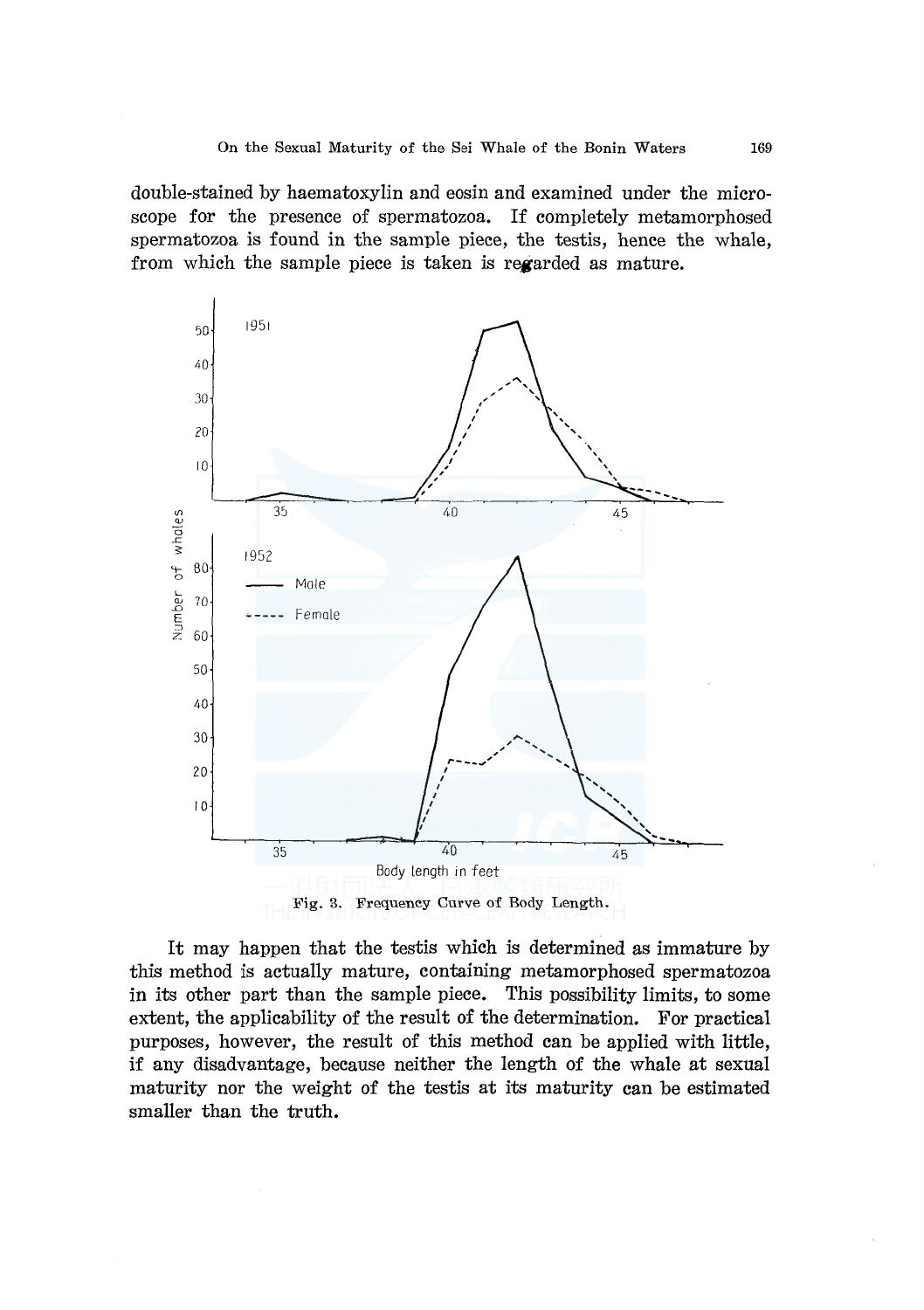In the female, sexual maturity is determined on the basis of the female, sexual maturity is determined on the basis of the corpus luteum evidence.

In the female, sexual maturity is determined on the basis of the corpus luteum evidence.

The collection of the material, i. e. weighing the testis, taking and fixing the testis sample, and examining the ovaries for the presence of corpus luteum, is carried out by the government inspectors and the biologists on board the floating factory.

## **Chapter II. Sexual Maturity of the Male**

Based on the results of the examination of all the testis samples, the percentage maturity of the testes is calculated for each testis weight



Fig. 4. Maturity of Testis.

class, and graphed in Fig. 4.

In the graph, the testis weight corresponding to the percentage maturity of 75% is 0.74 kg, its fiducial range being 0.63-0.95 kg. at the significance level of 5%. Hence, statistically the testis of the sei whale of the "southern type" becomes mature at the weight between 0.63 and 0.95 kg, and in average at 0.74 kg.

In Fig. 5 the weight of the testis is plotted against the length of the whale, and discrimination is made between mature and immature testes. The general trend suggested by the graph, though not very distinct because the dots are not sufficiently many, is that the relative frequency of the mature testes is

more closely correlated to the weight of testis than to the length of the whale. And the relatively extensive scattering of dots in the direction of the length of the whale probably represents the considerable variation of the length within each age-class.

In Table 3 the male whales are classified in respect to the relative weights of their right and left testes. The statistical analysis of the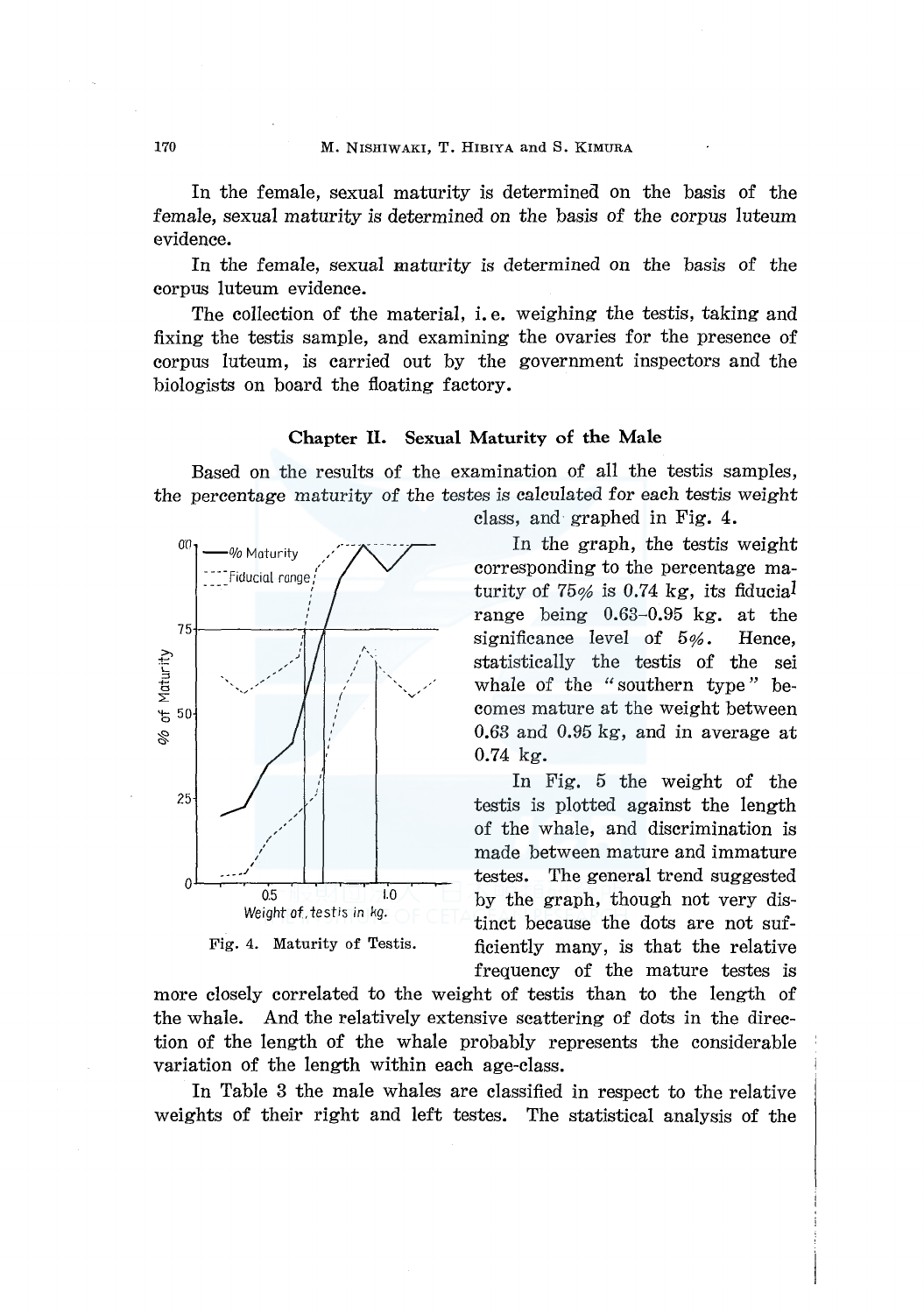result shown in Table 3 indicates that there is no such tendency that heavier testis occurs on the definite side of the body. This fact suggests that there is little sense in segregating the right testis from the left

for the purpose of making comparison between right or left testis only, and that the combined weight of the right and left testes is a more suitable measure for comparison than the weight of the test is of one  $\phi$ definite side.  $\blacksquare$ 

testis In Fig.  $6$ , the combined weight of the pair of testes is plotted against the length of the whale. Only a few whales are smaller than 40 ft., because this is the minimum length limit provided by the regulations. In Fig. 6, in contrast with the similar graphs for other whales, it is difficult to define such a whale length above which sexually mature individuals predominate and below which immature whales are dominant. (This fact may be interpreted to indicate that the present length limit is stringent enough to protect the immature male.) Although the weight of the testis is positively correlated to the length of the whale,  $\overline{\phantom{a}}$ 



Fig. 5. Weight of Testis and Body Length, stained as the Maturity of Testis.

Table 3. Number of the Male as Classified According to the Relative Weights of the Right and the Left Testis.

| Season<br>Caught | Left Testis<br>Heavier | <b>Both Testes</b><br>Equal in<br>Weight | Right Testis<br>Heavier |  |
|------------------|------------------------|------------------------------------------|-------------------------|--|
| 1951             | 44                     | 31                                       | 82                      |  |
| 1952             | 93                     | 116                                      | 58                      |  |
| Total            | 137                    | 147                                      | 140                     |  |

the relationship between the two factors is much obscured by the considerable dispersion of the dots, particularly in the lower length classes.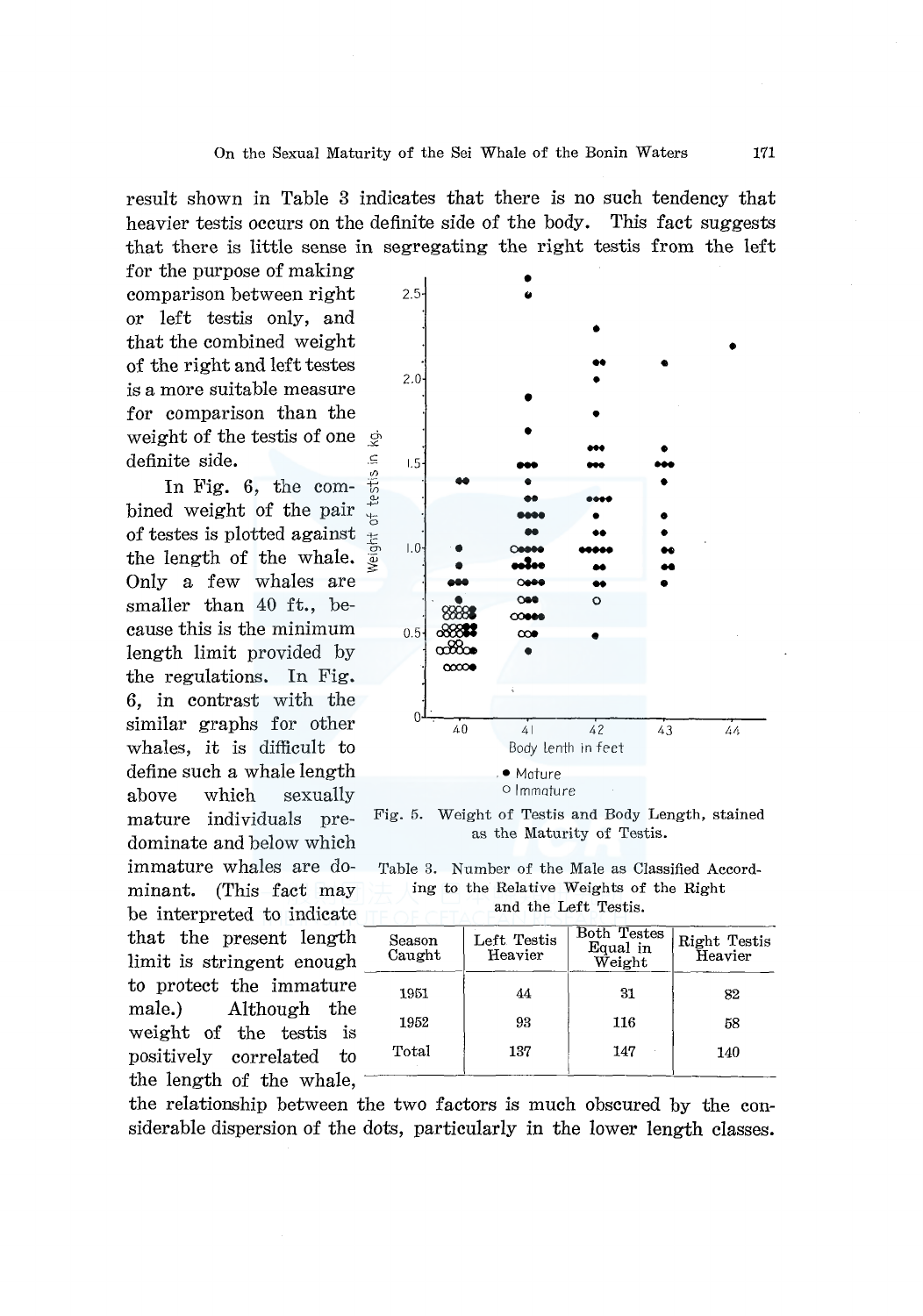Therefore, it may well be said that the length at which the male sei whales of the Bonin waters attain sexual maturity can hardly be estimated correctly by the simple observation of the graph in which the weight of the testes is plotted against the length of the whale.



Fig. 6. Weight of Testes and Body Length.

With the view of overcoming these limitations of Fig. 6, the percentage maturity is calculated for each length class, and used for the determination of the length at sexual maturity. Since it has been statistically shown that a testis weighs an average of  $0.74 \text{ kg}$ , at its maturity, a whale is regarded as sexually mature if its pair of testes weighs more than twice as much, i.e.  $1.5 \text{ kg}$  or more. The result is illustrated in Fig. 7.

Statistical computation shows that the length of the whale corresponding to the  $75\%$  maturity in Fig. 7 is 40.4 ft. and its fiducial range is 39.8–40.9 ft. at the level of significance of  $5\%$ .

To sum up, the length of the male sei whale of the Bonin waters at sexual maturity is estimated at 40.4 ft. on the basis of the measurements taken in May and June.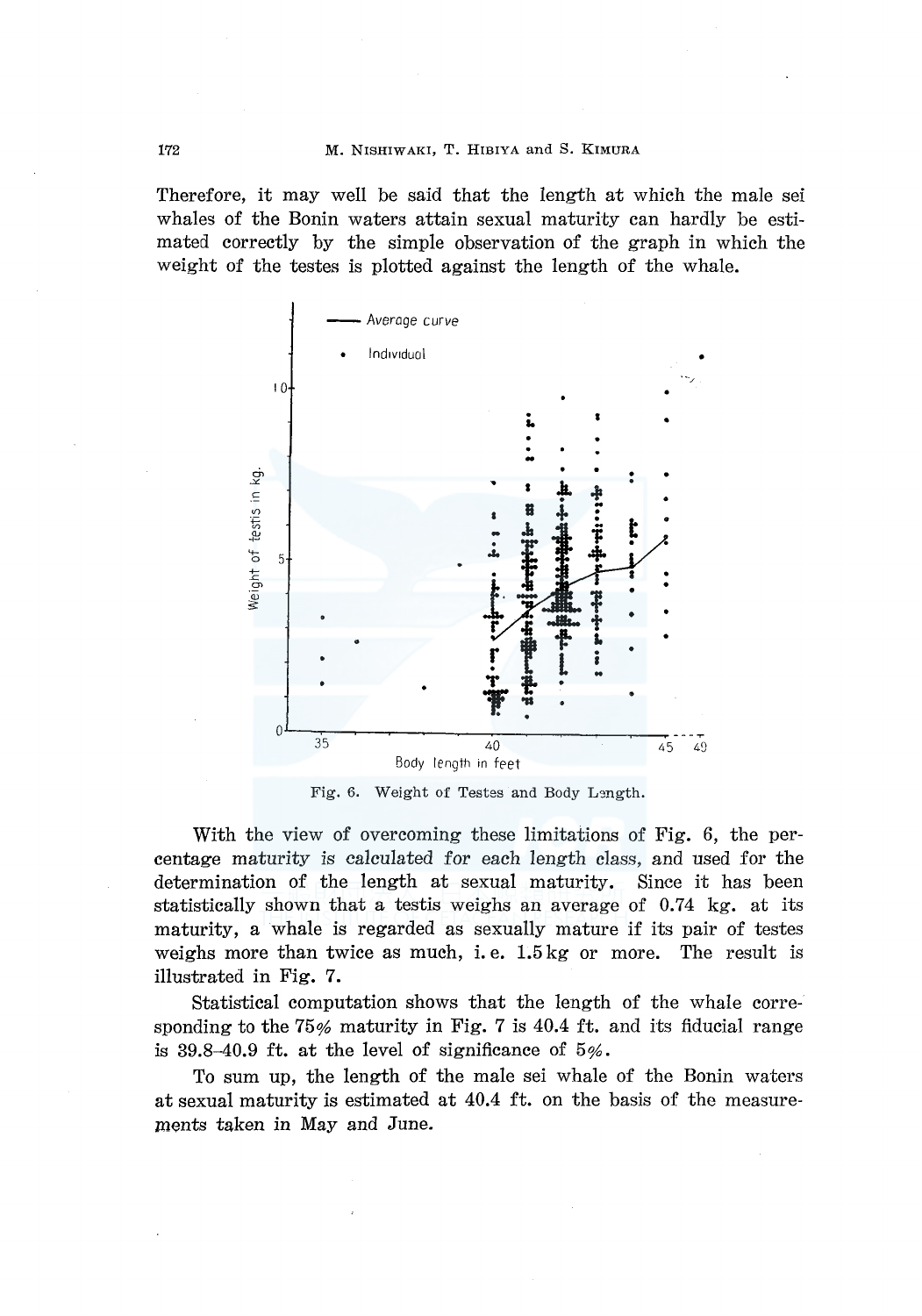Of the males examined in this study, i. e. those taken in the 1951 and 1952 seasons, about 90% were sexually mature. Accordingly, one may consider that the majority of the male sei whales taken in the Bonin waters are mature, as far as the present regulations are operative.



and Immature Male

Fig. 8 shows the length composition of the sexually mature and immature groups of the males taken in the 1951 and 1952 seasons. The modal and the mean length of the mature group are 42 and 41.9 ft., respectively.

## Chapter III. Sexual Maturity of the Female.

Fig. 9 shows the relation between the length of the female and the number of the corpora lutea in its both ovaries.

A female is regarded as sexually mature if any corpus luteum is found in its ovaries. And the percentage of the sexually mature in-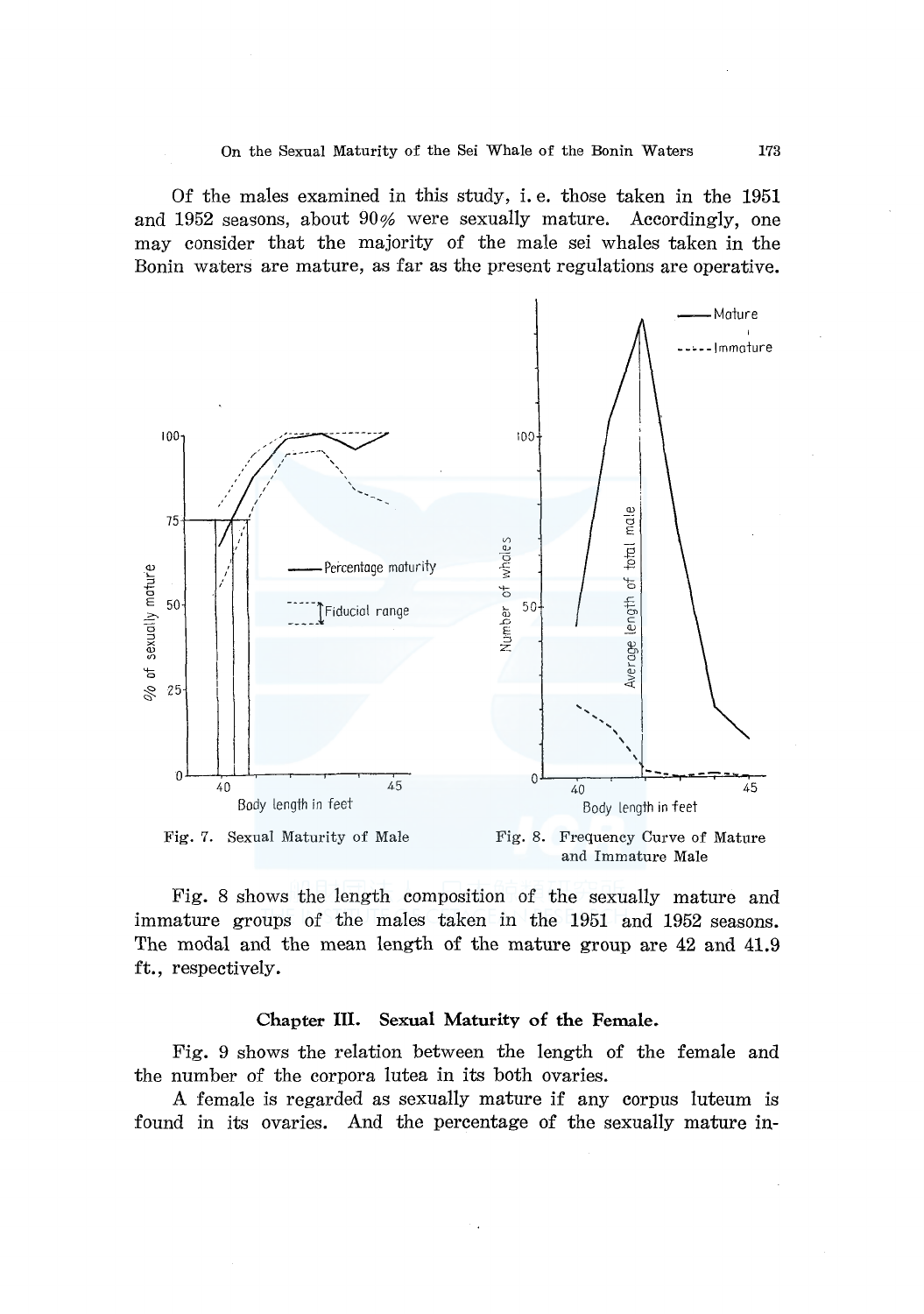



Fig. 9. Number of Corpora Lutea and Fig. 10. Sexual Maturity of Female Body Length



Fig. **11.** Frequency Curve of Mature and Immature Female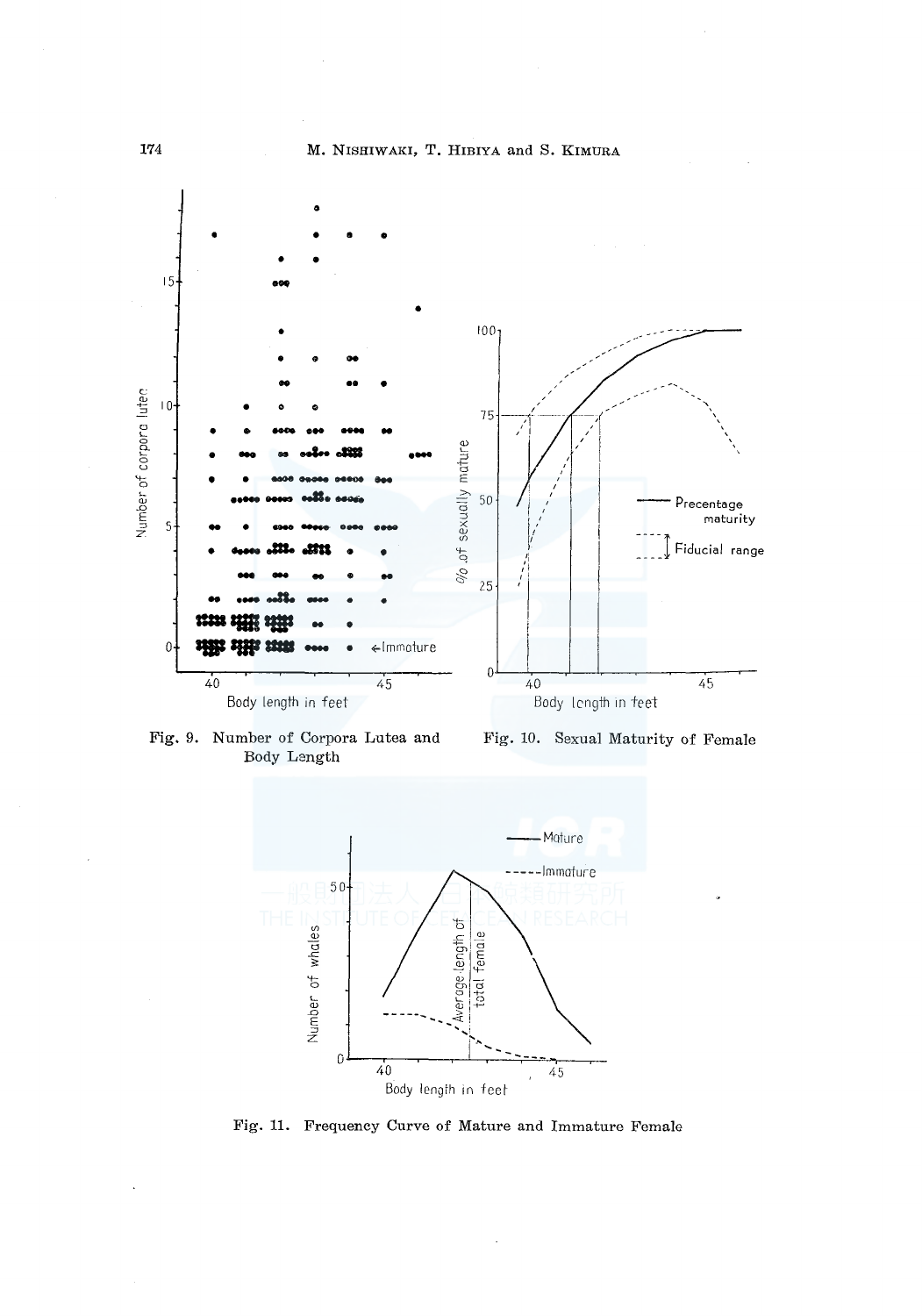dividuals, or the percentage maturity, is calculated for each length class of the female. The result is illustrated in Fig. 10.

By the statistical method, the length corresponding to the 75% maturity in Fig. 10 is estimated at 41.1 ft., and within the fiducial range of 39.9-41.9 ft. at the 5% level of significance. This fiducial range is wider than was estimated for the male in the preceding chapter, probably because fewer females are examined than males. (259 females are examined as against 424 males.)

Of the females taken in the 1951 and 1952 seasons, 84% were sexually mature. This percentage maturity is lower than that of the males taken in the same seasons.

Fig. 11 shows the length composition of the sexually mature and immature groups of the females taken in the 1951 and 1952 seasons. The modal and the mean length of the mature group are 42.0 and 42.5 ft., respectively.

## Discussion **and** Conclusions

Since the appropriateness of determining the sexual maturity of the female whale on the basis of the corpora lutea evidence is almost established, it may be said that maturity or immaturity of each individual female has been determined with great certainty in this study. In estimating the length of this sex at sexual maturity, a much large sample has been used than in the preceding studies. (Omura's (1950) sample was the largest in the past, containing 93 females, while our sample consists of 259.) Nevertheless, the fiducial range of the estimate has been considerably wide. These facts seem to suggest that a still larger sample is necessary for a narrower fiducial range.

The determination of sexual maturity of the male is much more difficult than in the female. The most reliable method over derived for this determination is probably such histological one as was used in this study. If well developed spermatozoa are detected in the histological sample of a testis little problem occurs in interpreting the result. If spermatozoa are not detected in the sample piece, two interpretations are possible: (1) the testis is immature and (2) the testis is mature, and contains well developed spermatozoa in some other part of it than the sample piece. The latter possibility can not be denied entirely, although the maturity of the various parts of a testis was compared in the preliminary study and the histological sample for the present study was taken from one of those parts where maturity is attained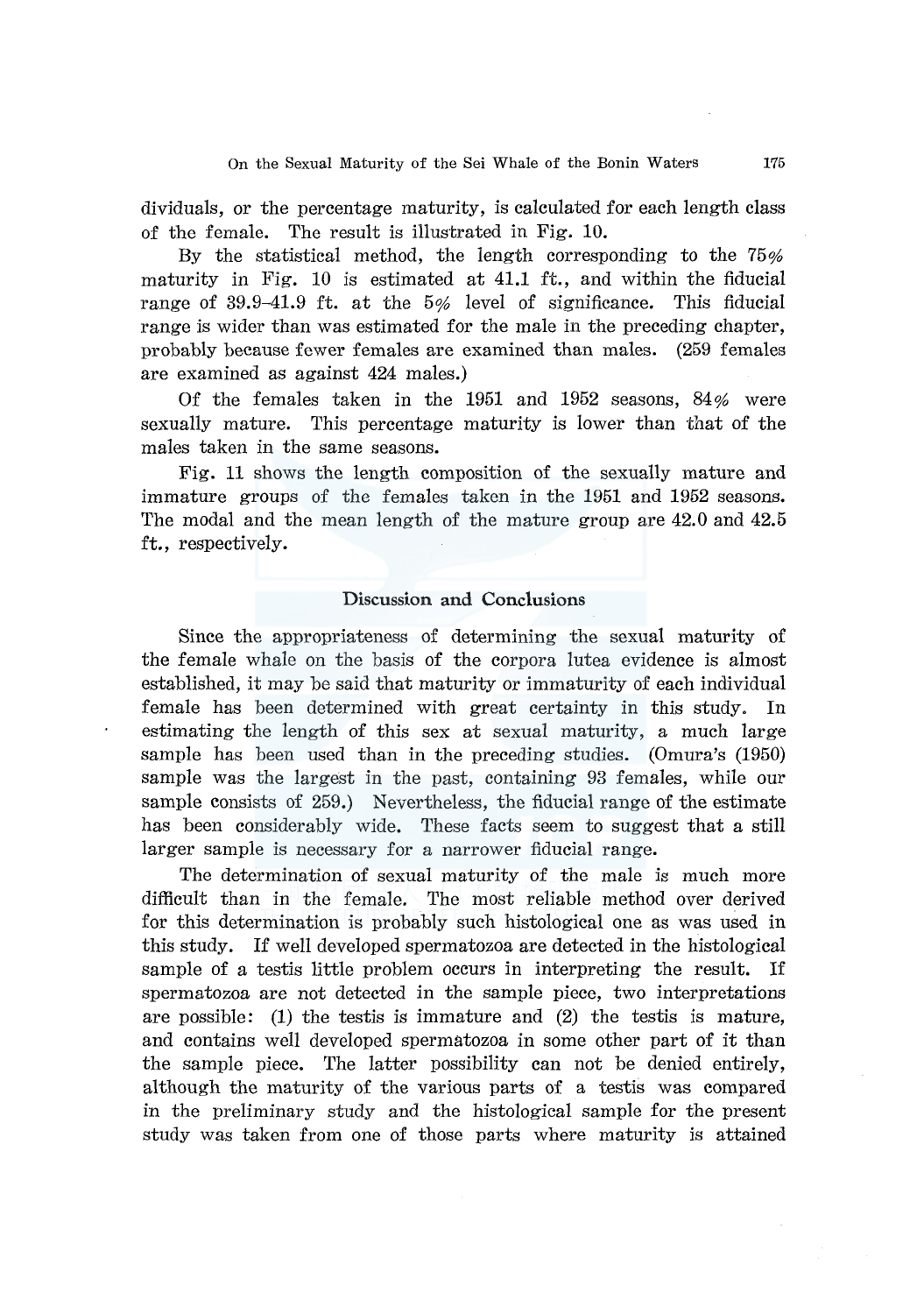earliest. As a counter-measure, the juice squeezed from the testis was smeared on the slide glass and examined microscopically. But this method did not prove to be effective. Consequently, we have decided to regard a testis as immature if completely metamorphosed spermatozoa was not found in its histological sample, and to content ourselves with the fact that the percentage maturity computed according to this criterion increases sharply above certain length of the whale or weight of the testies.

Regarding the accuracy of the estimated lengths of the whale at sexual maturity, following two points should be mentioned. Firstly, these estimates are based on the whales taken by the commercial whaling operations, and these whales are not warranted to be a representative sample of that stock of the whale of which we wish to know. Secondly the length of the whale is not measured very accurately.\* The accuracy of the aforementioned estimated length is limited, in either sex, by these factors, however carefully the data may be analyzed.

In this study, the weight of the pair of testes of 1.5 kg, has been used as a criterion to distinguish sexually mature and immature males. If 1.2, 1.4, 1.6, 1.8 or 2.0 kg. is used as the criterion instead of 1.5 kg. and the same process of computation is followed as in Chapter II, the length of the male at sexual maturity is estimated respectively at 40.2, 40.3, 40.5, 40.6 or 40.7 ft., or with in the fiducial range that was computed with 1.5 kg. as the criterion. This fact may be interpreted to suggest that the weight of the testes of 1.5 kg. is an appropriate criterion. In the light of the results of the present study, e.g. the result of the histological examination and the estimated length at sexual maturity, the weight of the testis of 1.0 kg. seems to large as a criterion for distinguishing mature and immature males. And it is our opinion that, while the weight of the single testis is a good index of the maturity of the testis, the weight of the both testes is superior to the former as an index of the sexual maturity of an individual, and that the double of the weight of a single testis at its maturity is to be used as the criterion for distinguishing the sexually mature and immature males.

The results obtained in this study are summarized as follows.

1. The sexual maturity of the sei whale of the so-called "southern

This does not mean that whalers make false statements, for their convenience, of the length of the whales they have caught. The measurement of the length of the whale become "inaccurate", because it is difficult to take the measurement strictly in compliance with the definition ("on the level in a straight line"), because the whale on the dismembering deck is seldom straightened and seldom in the position that is normal when it is alive in the sea, and because the reading under I ft. is rounded up.